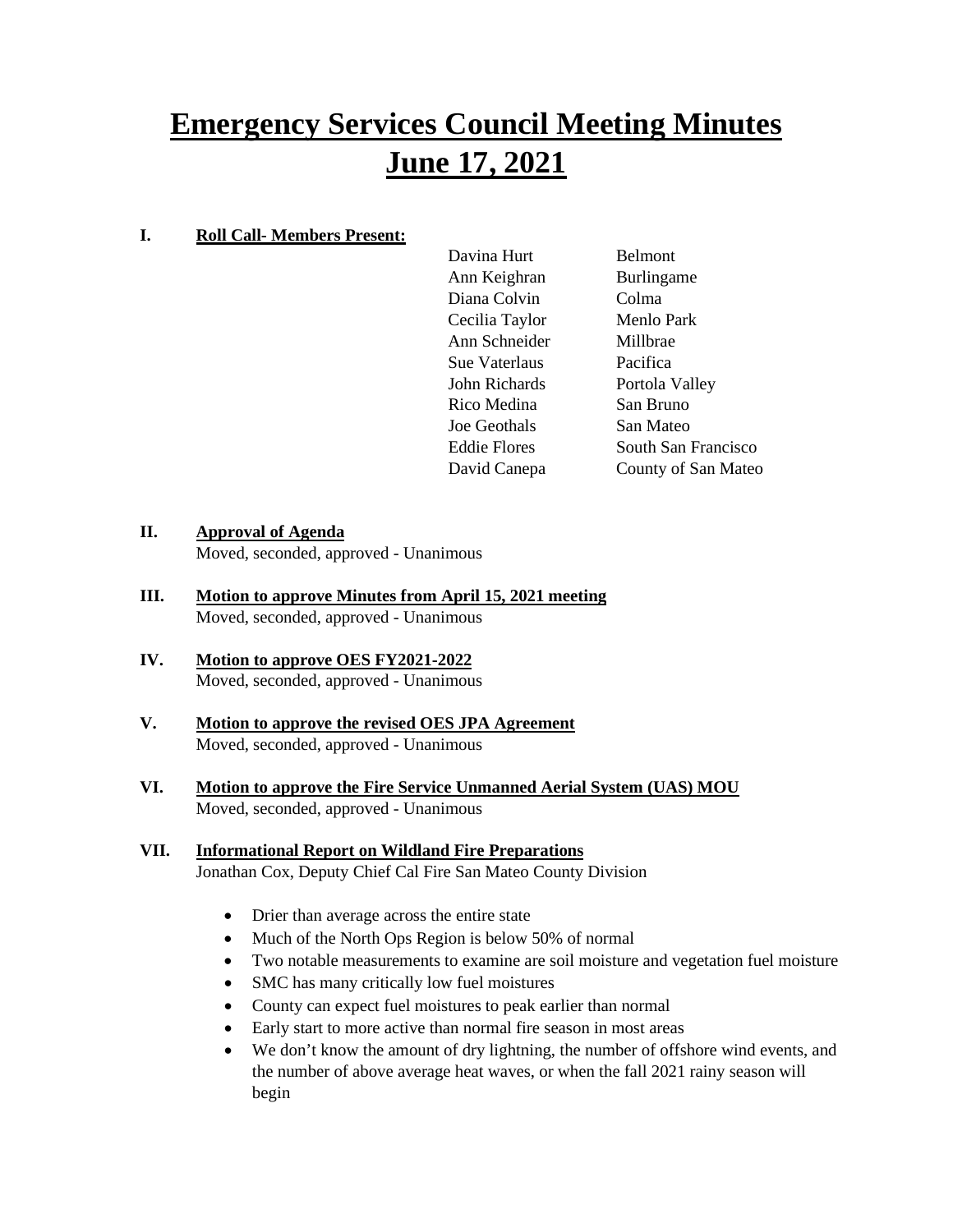- Significant Fire Potential increases from July/August to September/October
- State has proposed significant budget increase
- County has entered Peak Fire Season
- Aircraft assistance is ready
- AlertWildfire.org camera system is live and adding more cameras
- Zonehaven Evacuation Management Platform is in use
- State is considering partnering with CALFire and OES to create a State Wildfire Threat Center, similar to the National Hurricane Center
- First year using TechoSilver, fire modeling tool

#### **VIII**. **Informational report on the study of OES practices and recommendations**

Lee Violet – Consultant

- Fifty-two findings, e.g., updating County website, certifications
- Interviewed 35-40 people individually, including former directors of OES, OES stakeholders
- Looked at literature from FEMA, CAL OES, other agencies involved with disaster preparedness and emergency response
- Former reviews and audits (none)
- Some of the key recommendations, which Mr. Violet noted Director Belville has begun implementation:
	- o OES to generate an annual report
	- o New Hire Orientation specific to OES employees
	- o Clarify job duties, training, and expectations for each position
	- o Identify courses employees are expected to attend that will lead to individual certifications
	- o Review Area Coordinator job specifications
	- o Set written expectations for accountability and project assignment
	- o Implement a cross-training policy
	- o Clarify the assignment of the on-duty officer
	- o OES Director to attend all JPA council meetings
	- o Greater planning and interaction between OES and JPA
	- o Director to work with JPA members and private providers to access and address residents with functional needs
	- o In concert with Counsel and OES, set goals and objectives for OES
	- o Develop a plan to review and update all plans that are out of date
- Comparative Analysis conducted one-on-one interviews with Directors of eight other counties – Stanislaus, Sonoma, San Francisco, Santa Barbara, Tulare, San Joaquin, Santa Clara, and San Diego.
	- o Focus was on structure of the organization, staffing levels, funding levels, and best practices of the industry
	- o OES is currently staffed appropriately; recommended to revisit in a year's time to review staffing levels again
	- o Of the Directors interviewed, four reported to the County Manager's Office, two reported to the Sheriff's Office, one to HR, one to General Services
	- o Almost all are supported by general funds, supplemented from state and federal grants